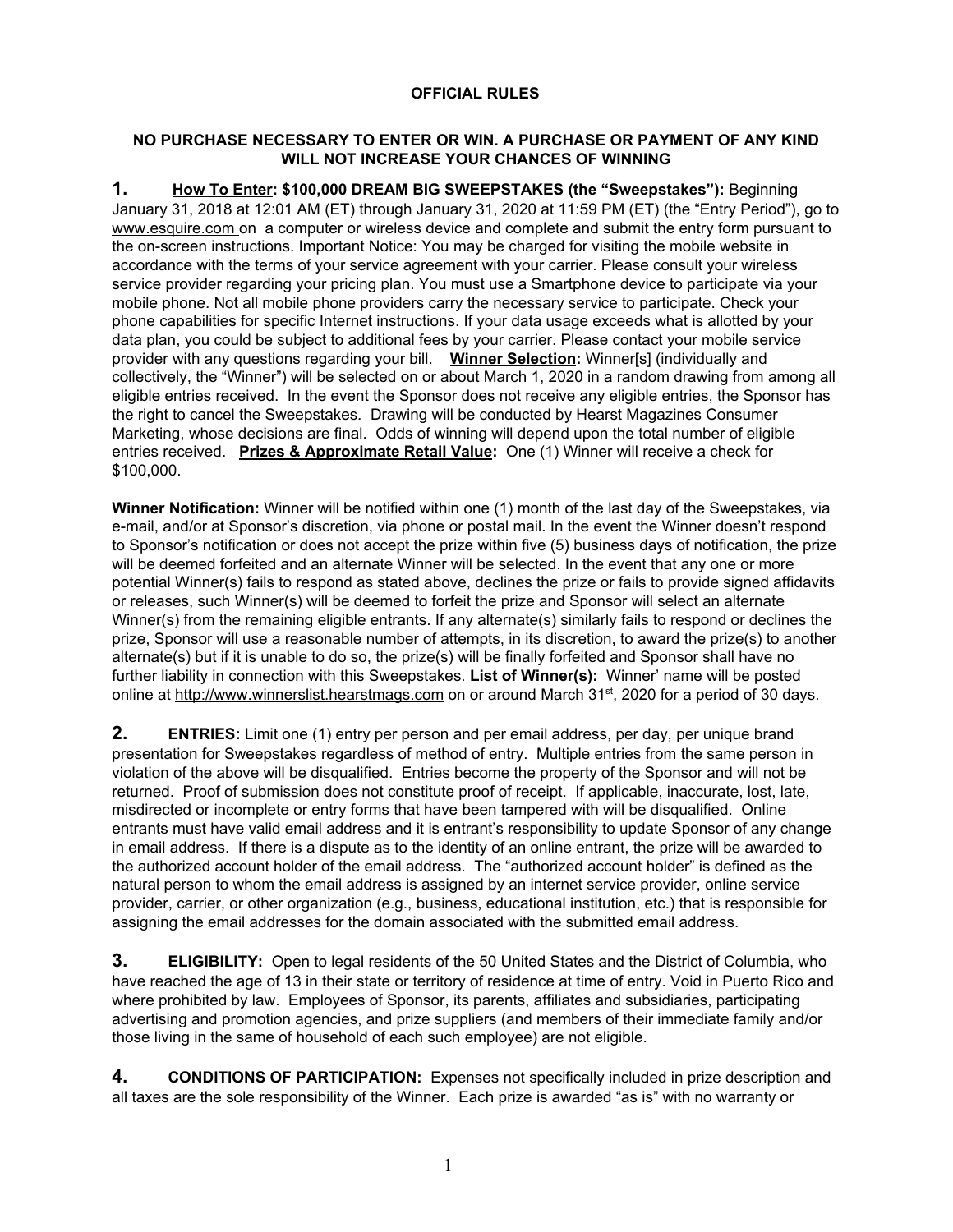guarantee, either express or implied outside of manufacturer's limited warranty. No transfer, assignment or substitution of a prize permitted, except Sponsor reserves the right to substitute prize for an item of equal or greater value in the event an advertised prize is unavailable. The Winner is required to comply with any and all applicable federal, state, and local laws, rules and regulations. All federal, state and local taxes, and any other costs not specifically provided for in these Official Rules are solely the Winner's responsibility. If the actual retail value of any Winner's prize is \$600 or more, the Winner must complete a W9 form and supply Sponsor with his/her social security number for tax purposes. An IRS Form 1099 will be issued in the name of the Winner (or, if a minor, in the name of the minor) for the actual value of the prizes received. Sponsor shall have no responsibility or obligation to the Winner or potential Winner who are unable or unavailable to accept or utilize prizes as described herein. Entrants agree to be bound by the terms of these Official Rules and by the decisions of Sponsor, which are final and binding on all matters pertaining to this Sweepstakes. Winner (and parent or legal guardian if Winner is a minor) may be required to sign and return an Affidavit of Eligibility, a Liability Release and where legally permissible a Publicity Release within seven (7) days following the date of first attempted notification. Failure to comply with this deadline may result in forfeiture of the prize and selection of an alternate Winner. Return of any prize/prize notification as undeliverable may result in disqualification and selection of an alternate Winner. Winner hereby further agrees that it will sign any documents necessary to transfer copyright of his/her submitted entry, if applicable, to Sponsor within seven (7) days following the date of first attempted notification. By entering, Entrant grants permission for Sponsor, and any of its affiliates and subsidiaries, participating advertising and promotion agencies, and prize suppliers to use the entrant's submission (including an altered form of the entry), if any, for editorial, advertising and promotional purposes without additional compensation, unless prohibited by law. If images are being submitted to Sponsor as a requirement for entry, Entrants agree that they have all rights to use the images submitted and to allow Sponsor, any of its affiliates and subsidiaries, participating advertising and promotion agencies, and prize suppliers to reuse any of the images, without any liability, for editorial, advertising and promotional purposes. Additionally, acceptance of the prize by Winner constitutes permission for Sponsor and any affiliates and subsidiaries, participating advertising and promotion agencies, and prize suppliers to use Winner's name and/or likeness and biographical material for editorial, advertising and promotional purposes without additional compensation, unless prohibited by law. By accepting prize, Winner agrees to hold Sponsor, its advertising and promotion agencies and their respective parent companies, subsidiaries, affiliates, partners, representative agents, successors, assigns, officers, directors, and employees harmless for any injury or damage caused or claimed to be caused by participation in the Sweepstakes or acceptance or use of the prize. Sponsor is not responsible for any printing, typographical, mechanical or other error in the printing of the offer, administration of the Sweepstakes or in the announcement of the prize.

**5. INTERNET/MOBILE:** Sponsor is not responsible for electronic transmission errors resulting in omission, interruption, deletion, defect, delay in operations or transmission, theft or destruction or unauthorized access to or alterations of entry materials, or for technical, network, telephone equipment, electronic, computer, hardware or software malfunctions or limitations of any kind, or inaccurate transmissions of or failure to receive entry information by Sponsor or presenter on account of technical problems or traffic congestion on the Internet, at any Web site, or via the mobile phone or any combination thereof. If for any reason the Internet or mobile phone portion of the program is not capable of running as planned, including infection by computer virus, bugs, tampering, unauthorized intervention, fraud, technical failures, or any other causes which corrupt of affect the administration, security, fairness, integrity, or proper conduct of this Sweepstakes, Sponsor reserves the right at its sole discretion to cancel, terminate, modify or suspend the Sweepstakes. Sponsor reserves the right to select winners from eligible entries received as of the termination date. Sponsor further reserves the right to disqualify any individual who tampers with the entry process. Sponsor may prohibit an entrant from participating in the Sweepstakes if it determines that said entrant is attempting to undermine the legitimate operation of the Sweepstakes by cheating, hacking, deception or other unfair playing practices or intending to abuse, threaten or harass other entrants. Caution: Any attempt by a participant to deliberately damage any Web site or undermine the legitimate operation of the Sweepstakes is a violation of criminal and civil laws and